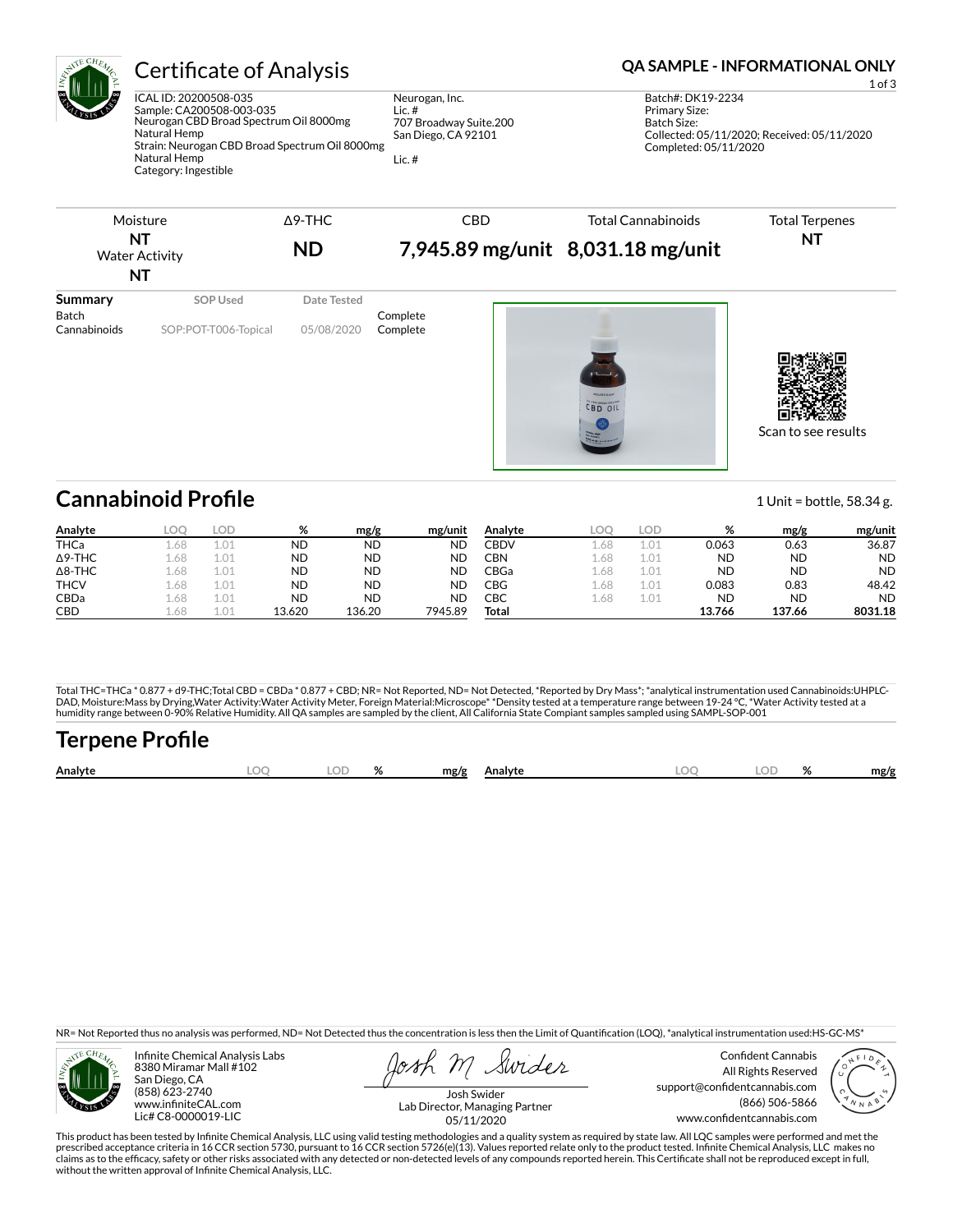

ICAL ID: 20200508-035 Sample: CA200508-003-035 Neurogan CBD Broad Spectrum Oil 8000mg Natural Hemp Strain: Neurogan CBD Broad Spectrum Oil 8000mg Natural Hemp Category: Ingestible

Neurogan, Inc. Lic. # 707 Broadway Suite.200 San Diego, CA 92101

Lic. #

## Certificate of Analysis **Certificate of Analysis QA SAMPLE - INFORMATIONAL ONLY**

2 of 3

Batch#: DK19-2234 Primary Size: Batch Size: Collected: 05/11/2020; Received: 05/11/2020 Completed: 05/11/2020

## **Residual Solvent Analysis**

| Category 1 | LOC<br>⊾OL' | Limit | Status | Category 2 | LOQ | LOD | Limit | Status | Category 2 | LOC | LOD. | .imit | Status |
|------------|-------------|-------|--------|------------|-----|-----|-------|--------|------------|-----|------|-------|--------|
|            |             |       |        |            |     |     |       |        |            |     |      |       |        |

NR= Not Reported thus no analysis was performed, ND= Not Detected thus the concentration is less then the Limit of Quantification (LOQ),\*analytical instrumentation used=HS-GC-MS\*

#### **Heavy Metal Screening**

| $\sim$<br>∼<br>$\sim$ | <b>LOD</b> | Limit | status |
|-----------------------|------------|-------|--------|
|                       |            |       |        |

NR= Not Reported thus no analysis was performed, ND= Not Detected thus the concentration is less then the Limit of Quantification (LOQ), \*analytical instrumentation used:ICP-MS\*

#### **Microbiological Screening**

ND=Not Detected; \*analytical instrumentation used:qPCR\*



Infinite Chemical Analysis Labs 8380 Miramar Mall #102 San Diego, CA (858) 623-2740 www.infiniteCAL.com Lic# C8-0000019-LIC

Josh M Swider

Confident Cannabis All Rights Reserved support@confidentcannabis.com (866) 506-5866 www.confidentcannabis.com



Josh Swider Lab Director, Managing Partner 05/11/2020

This product has been tested by Infinite Chemical Analysis, LLC using valid testing methodologies and a quality system as required by state law. All LQC samples were performed and met the prescribed acceptance criteria in 16 CCR section 5730, pursuant to 16 CCR section 5726(e)(13). Values reported relate only to the product tested. Infinite Chemical Analysis, LLC makes no<br>claims as to the efficacy, safety o without the written approval of Infinite Chemical Analysis, LLC.